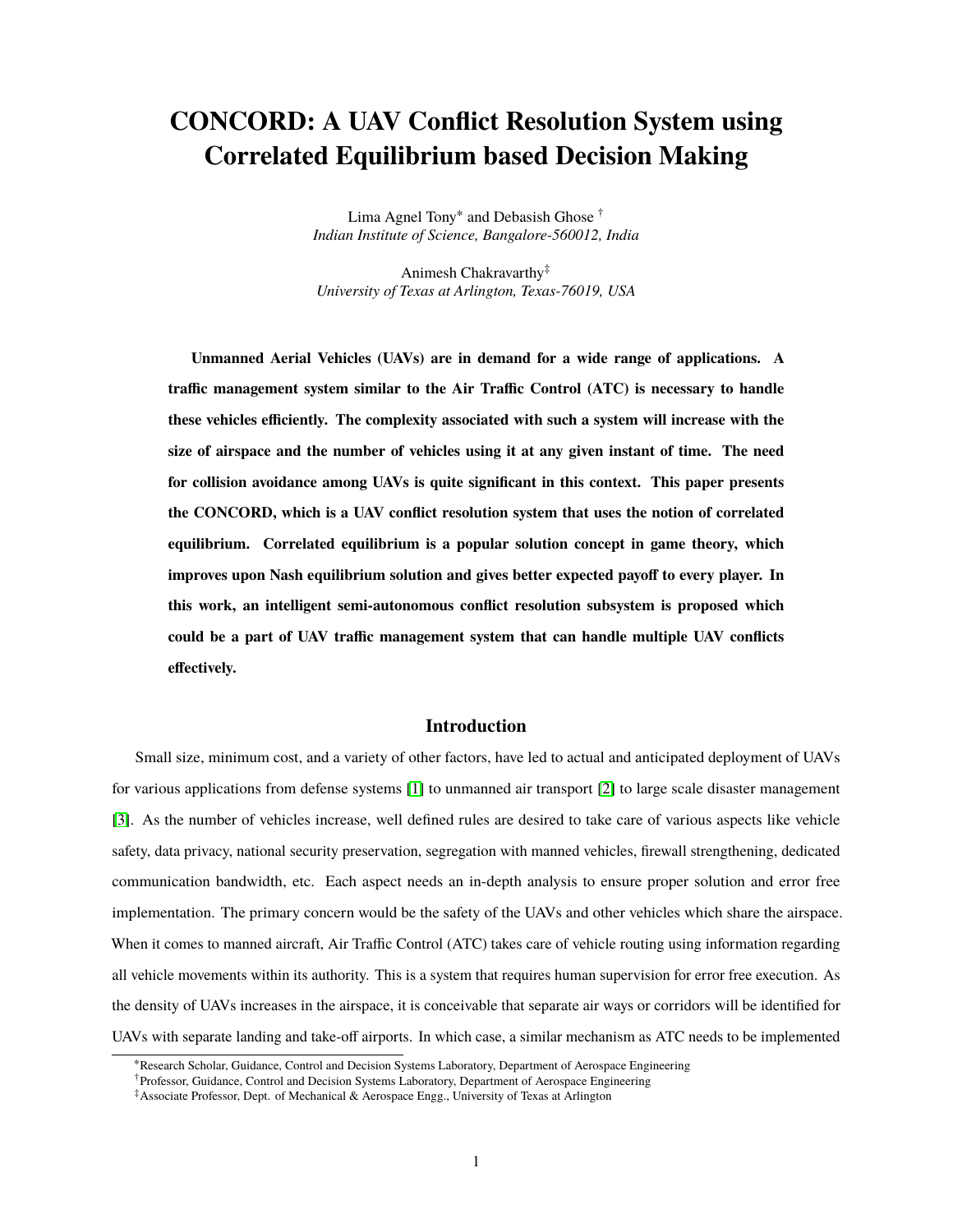for UAVs which could be semi or fully automated. As reported in [\[1\]](#page-12-0), a fully autonomous system addressing all aspects of UAV autonomy is a long term goal which is far into the future. An immediately realizable system would be a semi-autonomous safety mechanism which would receive inputs from a third party conflict resolution system to regulate the motion of the vehicles. This paper proposes such a system which acts as a third party mediator between the UAVs to resolve conflicts in an optimal manner using the concept of correlated equilibrium in game theory. The system is named CONCORD (A UAV Conflict Resolution System using Correlated Equilibrium based Decision Making).

One of the most common solution concepts in game theory is Nash equilibrium [\[4\]](#page-12-3). For such games, the equilibrium could be achieved by pure or mixed strategies, where strategy mixing is based on independent events and any unilateral deviation by any of the players would not result in an improved payoff. Aumann [\[5,](#page-12-4) [6\]](#page-12-5) introduced the concept of correlated equilibrium which defined a more general solution method where the players mix their strategies in either independent or dependent fashion and obtain better payoffs. Mixed strategy Nash equilibrium is also a correlated equilibrium in the sense that the players choose actions based on independent events. It is proved in [\[5\]](#page-12-4) that the set of correlated equilibrium contains the set of Nash equilibrium. Correlated equilibrium has been applied in various fields, especially in communication. Optimal spectrum sharing using correlated equilibrium is discussed in [\[7–](#page-12-6)[9\]](#page-12-7) while [\[10\]](#page-12-8) consider a file sharing game based on correlated equilibrium which enhances performance of users. There are a few papers that find optimal solution for energy optimization using correlated equilibrium. An energy efficient resource allocation game is formulated in [\[11\]](#page-13-0) while a cooperative policy selection game is formulated in [\[12\]](#page-13-1) which uses correlated equilibrium to achieve energy efficiency in ad hoc networks. A reinforcement learning based method for power grids using correlated equilibrium is studied in [\[13\]](#page-13-2).

Collision detection and resolution is a deeply researched area in robotics for both ground and aerial vehicles. The ground vehicles can adopt a wide variety of collision avoidance algorithms compared to the aerial vehicles because of the fact that they can carry a wide range of sensors and sufficient power source to aid safe traversal apart from having better control over their motion. The aerial robots, on the other hand, need to arrive at a trade-off between the payload it can carry and its endurance time. Since the unmanned systems use 'sense and avoid' methods for their safety, manned aircraft are in better position when it comes to collision avoidance as they employ 'see and avoid' strategies. In general, better algorithms are required for all class of vehicles for precise and efficient avoidance. A variety of algorithms exist addressing the problem which could be broadly classified into geometric methods, potential field based methods, optimization methods and others. Collision cone [\[14\]](#page-13-3) and velocity obstacle [\[15\]](#page-13-4) are algorithms belonging to the first while [\[16](#page-13-5)[–18\]](#page-13-6) gives avoidance using the second category of avoidance methods. Optimization based avoidance method is adopted in [\[19,](#page-13-7) [20\]](#page-13-8). There are other methods like forbidden velocity map [\[21\]](#page-13-9), avoidance map [\[22,](#page-13-10) [23\]](#page-13-11), bearing based method [\[24\]](#page-13-12) which are derivatives of the methods in earlier classes. The avoidance problem has also been formulated using game theory. Multi-agent collision avoidance is modeled as a differential game and Nash equilibrium solutions are found in [\[25\]](#page-13-13). Nash equilibrium approach to study optimal control problems including collision avoidance is given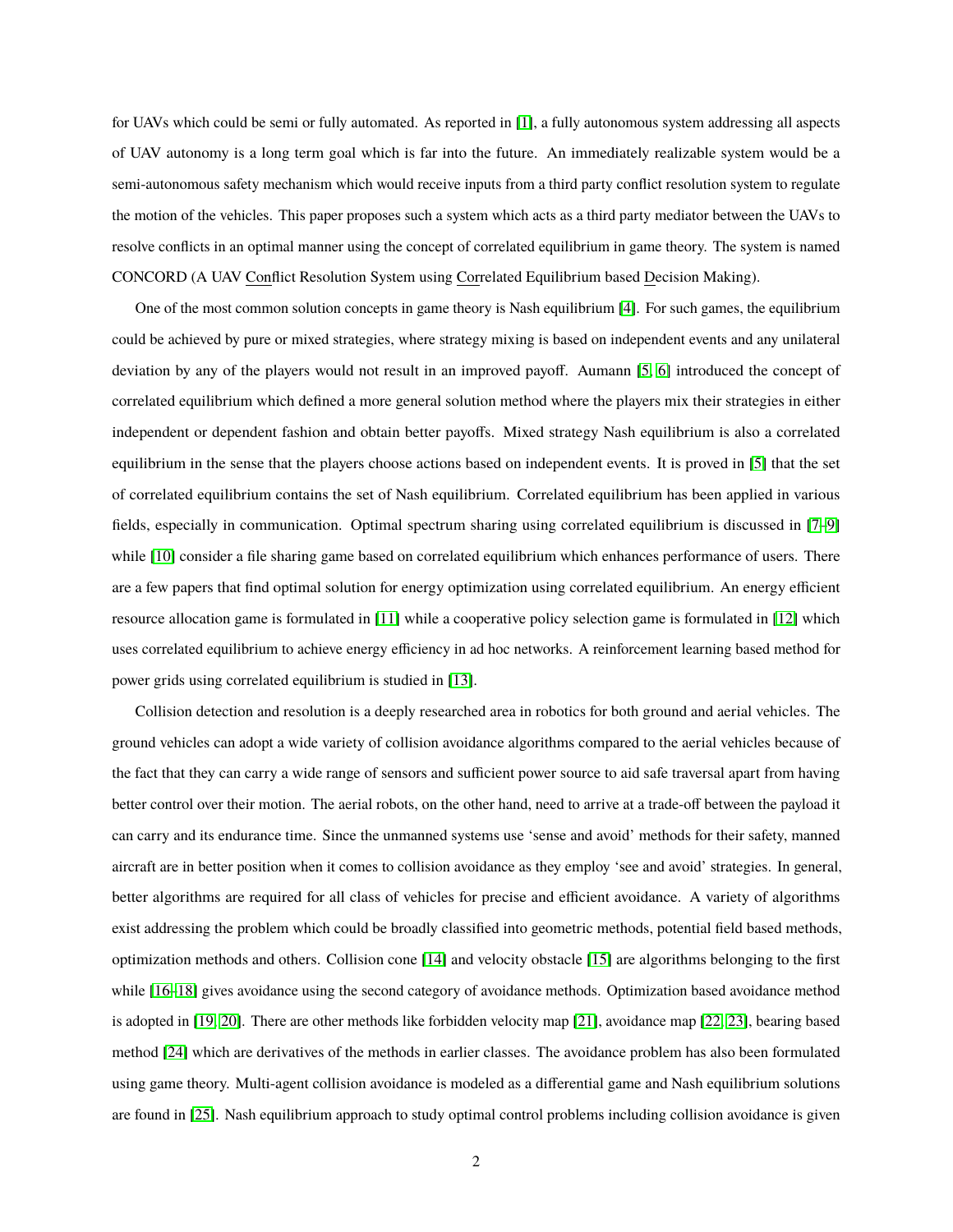in [\[26\]](#page-14-0). Apart from these, there is not much literature formulating the problem of UAV collision avoidance using game theory. In a conflict resolution system which is semi-autonomous, it is important to make sure that the vehicles involved are handled in a fair manner. Addressing the problem by the concept of correlated equilibrium ensures that every participating agent receives commands that optimizes its payoff. This paper proposes a novel game theoretic formulation for conflict resolution among UAVs using the concept of correlated equilibrium. In contrast to the other game theoretic methods, this paper introduces the idea of correlated equilibrium based conflict resolution system for UAVs which acts as a high level intelligence in avoidance decision making. This method is computationally less taxing and can be used for UAV conflict resolution irrespective of the collision avoidance algorithm employed.

The paper is organized as follows: Section [II](#page-2-0) gives an outline on the concept of correlated equilibrium and collision avoidance, Section [III](#page-4-0) details the underlying methodology of applying correlated equilibrium for conflict resolution. Section [IV](#page-8-0) gives the simulation results and Section [V](#page-11-0) concludes the paper.

# **Conflict Resolution via Correlated Equilibrium**

### <span id="page-2-0"></span>**Correlated Equilibrium**

Consider an *n* person game for which the strategy set is represented as  $S = \{s_1, s_2, ..., s_n\}$ , where,  $s_1, s_2, ..., s_n$ represent the strategies of each of the players. Let the payoff corresponding to this game be represented as *<sup>P</sup>*(*s*1, *<sup>s</sup>*2, ..., *<sup>s</sup>*n). Let ∆ be any function which lures the *i*th player to change its strategy to ∆(*s*i) when instructed to play *s*<sup>i</sup> . The probability distribution  $\Gamma(S)$  over the strategy set *S* is in correlated equilibrium if for every  $i \in n$ ,

<span id="page-2-1"></span>
$$
\int_{S} P_{i}(S)d\Gamma(S) \ge \int_{S} P_{i}(\Delta(s_{i}), S_{-i})d\Gamma(S)
$$
\n(1)

where,  $S_{-i}$  represents the strategy set for all others except for the *i*th player and  $P_i$  represents the payoff of *i*<sup>th</sup> player. If all the players follow what is suggested, then the resultant  $n$ -tuple strategy  $S$ , is in correlated equilibrium. Eqn. [\(1\)](#page-2-1) in turn means that none of the players gain by modifying their strategies which are in correlated equilibrium. While Nash equilibrium solution is NP-hard, correlated equilibrium only requires solving linear inequalities [\[27\]](#page-14-1).

Consider Table [1,](#page-3-0) which shows the payoff matrix of a two player non-zero sum game. Player A chooses rows D or C while player B chooses columns D or C. The numbers in the payoff matrix  $(a_i, a_j)$  represent the measure of gain or loss that each of the players incur while choosing a particular action pair. Both the players are utility maximizers. For the entries satisfying  $0 \le a_1 < a_2 < a_3 < a_4$ , the pure strategy Nash equilibrium are (D, C) and (C, D) while for mixed strategy Nash equilibrium, player A mixes his action with probability  $(q, 1 - q)$ ; where, q is given by

<span id="page-2-2"></span>
$$
q = \frac{a_4 - a_3}{a_2 + a_4 - a_3 + a_1} \tag{2}
$$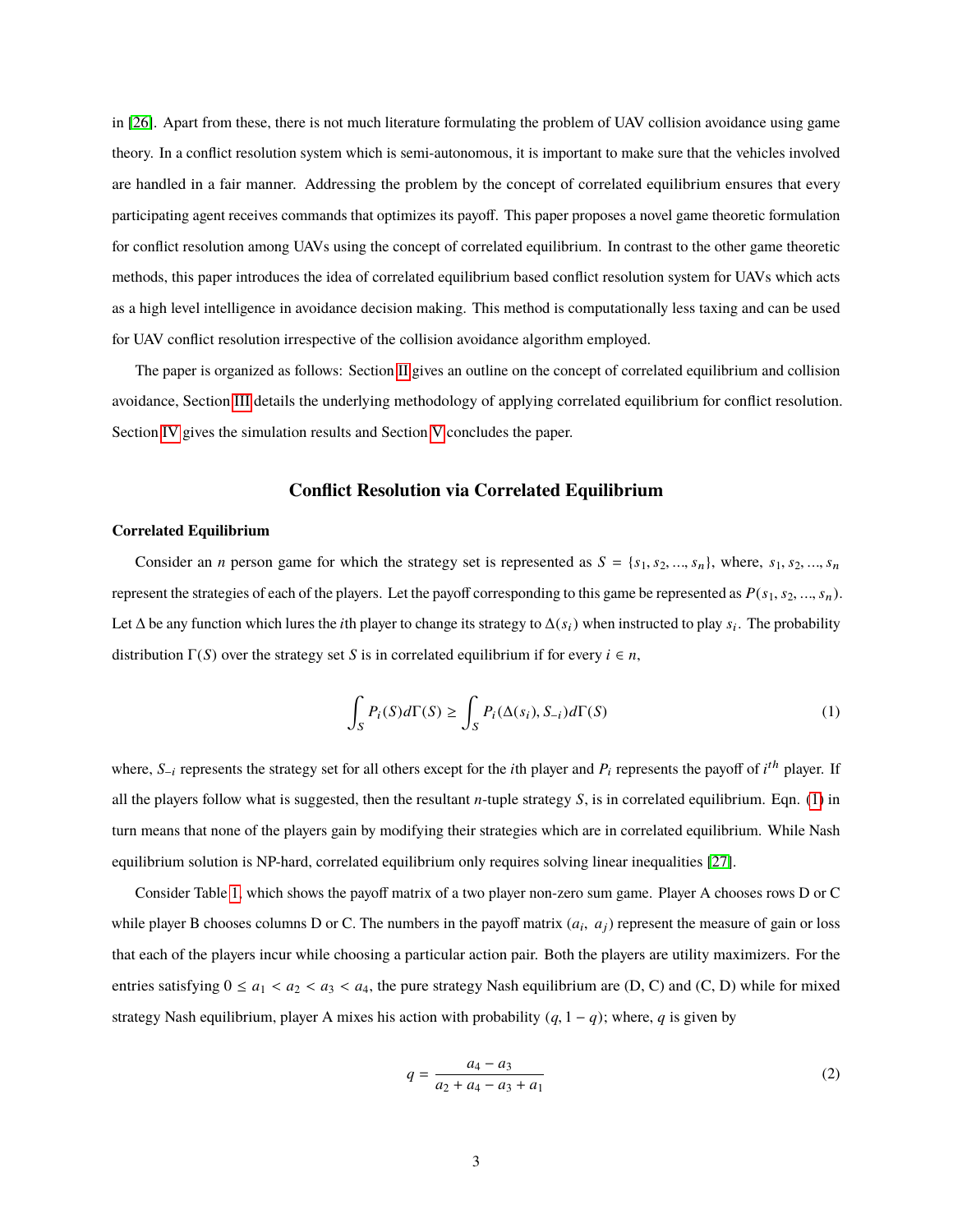<span id="page-3-0"></span>

**Table 1 An example**

**Table 2 Strategy profile for the example**

Now, assume that there is some third party or a semi-automated system which chooses a strategy pair with some probability *p*. Each player receives the information about this strategy pair from this external entity and implements the strategy presented to it. Given this, there exists a conditional probability associated with other players' strategies. The strategy recommended by the third party would be optimal given this conditional probability. Table [2](#page-3-0) gives a representative probability distribution for this two player game. For this distribution to be in correlated equilibrium, the following equations should hold:

<span id="page-3-2"></span>
$$
a_1p_1 + a_2p_3 \geq a_4p_1 + a_3p_3 \tag{3}
$$

$$
a_4p_2 + a_3p_4 \geq a_1p_2 + a_2p_4 \tag{4}
$$

$$
a_1p_1 + a_2p_2 \geq a_4p_1 + a_3p_2 \tag{5}
$$

$$
a_4p_3 + a_3p_4 \geq a_1p_3 + a_2p_4 \tag{6}
$$

$$
p_i \ge 0 \qquad \Sigma p_i = 1, \ i = 1, ..., 4 \tag{7}
$$

The expected utility associated with each of the players are

<span id="page-3-1"></span>
$$
EP(A) = p_1a_1 + p_2a_4 + p_3a_2 + p_4a_3 \tag{8}
$$

$$
EP(B) = p_1a_1 + p_2a_2 + p_3a_4 + p_4a_3 \tag{9}
$$

The expected payoff associated with the players in correlated equilibrium, [\(8\)](#page-3-1)-[\(9\)](#page-3-1), would be at least as good as the Nash equilibrium payoff, as computed using [\(2\)](#page-2-2). Introducing such correlated randomness into the game could result in better outcome for all the players. The suggestions of the external agent would be such that the players will not gain by deviating from the recommendation. Eqns. [\(3\)](#page-3-2)-[\(7\)](#page-3-2) are used to compute the candidate probabilities, given the payoff matrix. Those optimizing some objective of the vehicle can be chosen from this set of probabilities and the resultant strategies will lead to correlated equilibrium. Game of chicken is a popular game theory example in the literature, used to demonstrate the idea of correlated equilibrium. In this, the strategies are suggested to the players by a third party. The third party could either be a human mediator or any equivalent model which could intelligently correlate the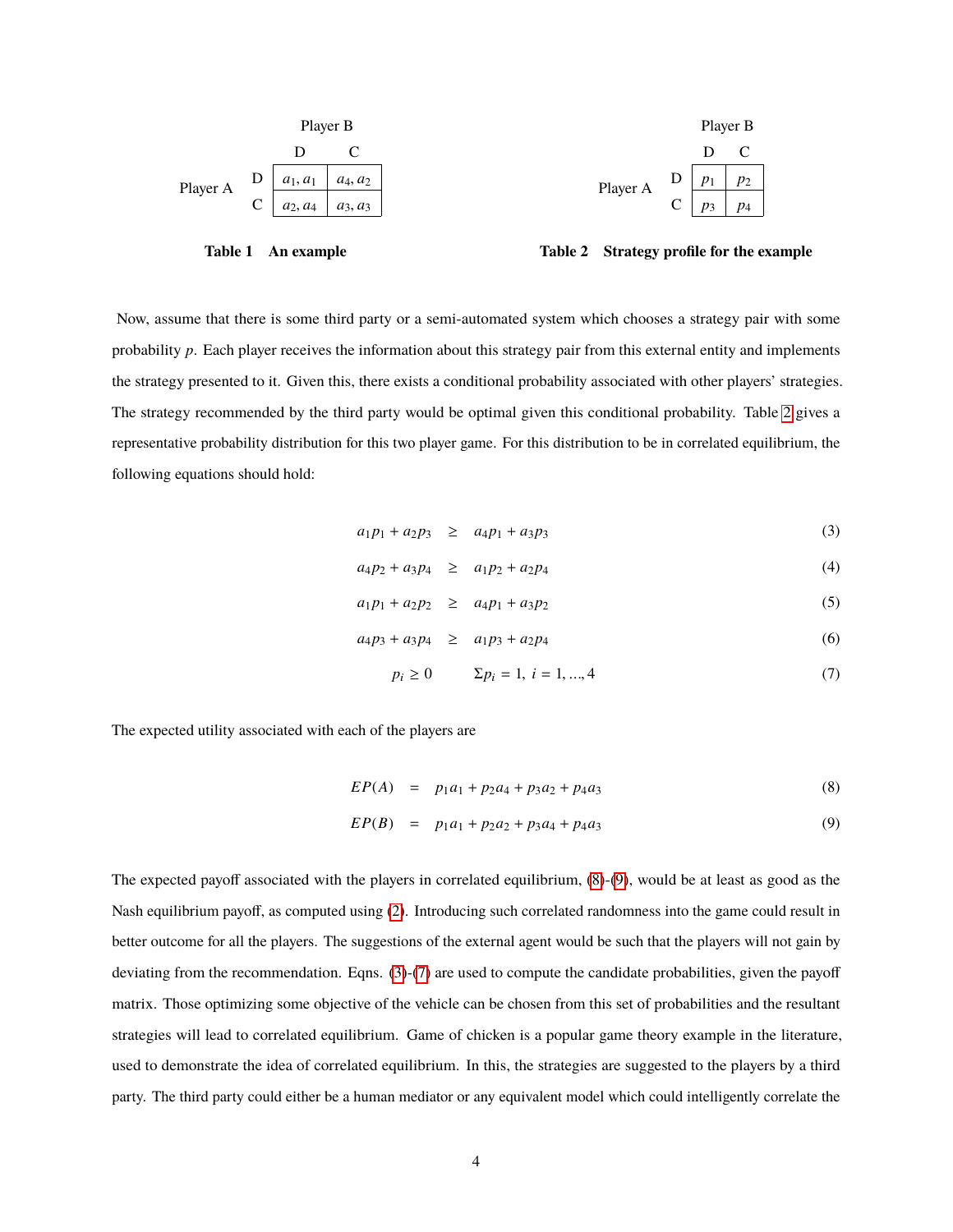strategies. In fact, the payoff matrix considered in the example is precisely that of game of chicken. The actions D and C correspond to Dare and Chicken, respectively. For the players to follow the third party decision,  $p_1$  would be equal to zero which makes sure that the third party never recommends 'Dare' to both the players and thus the players have confidence on the external agent.

#### **Collision Avoidance**

As discussed in Sec. [I,](#page-0-0) different methods could be employed for local path planning when a collision threat is detected by a vehicle. An efficient avoidance algorithm should be computationally light, have quick response with minimum information or sensing capability and preferably optimal in all possible aspects like avoidance time, power requirement, etc. The avoidance problem changes significantly according to the nature of response of the incoming threats. When there is information interchange between the vehicles, they could carry out avoidance benefiting each other. ADS-B could be a sensor to implement cooperative collision avoidance. There could be another case in which one or both of the vehicles tend to be non-cooperative, because the vehicles are either not communicating among themselves or one among the agents is communicating while the other is not responding. In such situations, the algorithm needs to guarantee successful avoidance. Incoming threats could also be detected by several onboard sensors like LIDAR, ultrasound sensor, camera, etc. But those obstacles which are within the range and field of view of these sensors could only be detected. Carrying long range and wide FOV sensors comes at the cost of higher power consumption and reduced flight time. In such scenario, detection relying on onboard sensors alone might not confirm safety.

The following section gives the details of CONCORD, the proposed UAV conflict resolution system which utilizes the concept of correlated equilibrium.

# **CONCORD as a Generic Conflict Resolution System**

<span id="page-4-0"></span>Consider a pair of UAV traveling along paths which are in collision course. Assume that their sensor and state information are available to a control station which is monitoring the states and various parameters of the vehicles. Given this information, the danger of collision could be predicted by the control station well ahead of time. Due to the limited sensing capabilities of unmanned systems, it is quite likely that the vehicles would know about the incoming threat much later than the control station. In this case, the intelligence support from the control station can effectively provide instructions for the vehicles to avoid colliding. The block schematic of the proposed CONCORD system is given in Fig. [1.](#page-5-0) The UAVs traverse in the regulated airspace and transmit periodically to the control station. CONCORD would be the subsystem for any typical UAV traffic management system which would usually consist of other subsystems like UAV health and sensor check, routing, take off/land permissions etc. It should be noted that this work is focused, not about the details of the avoidance algorithm as such but on the implementation of the support system, the performance of which leads to a correlated equilibrium. For a pair of UAVs in collision course, the following scenarios could be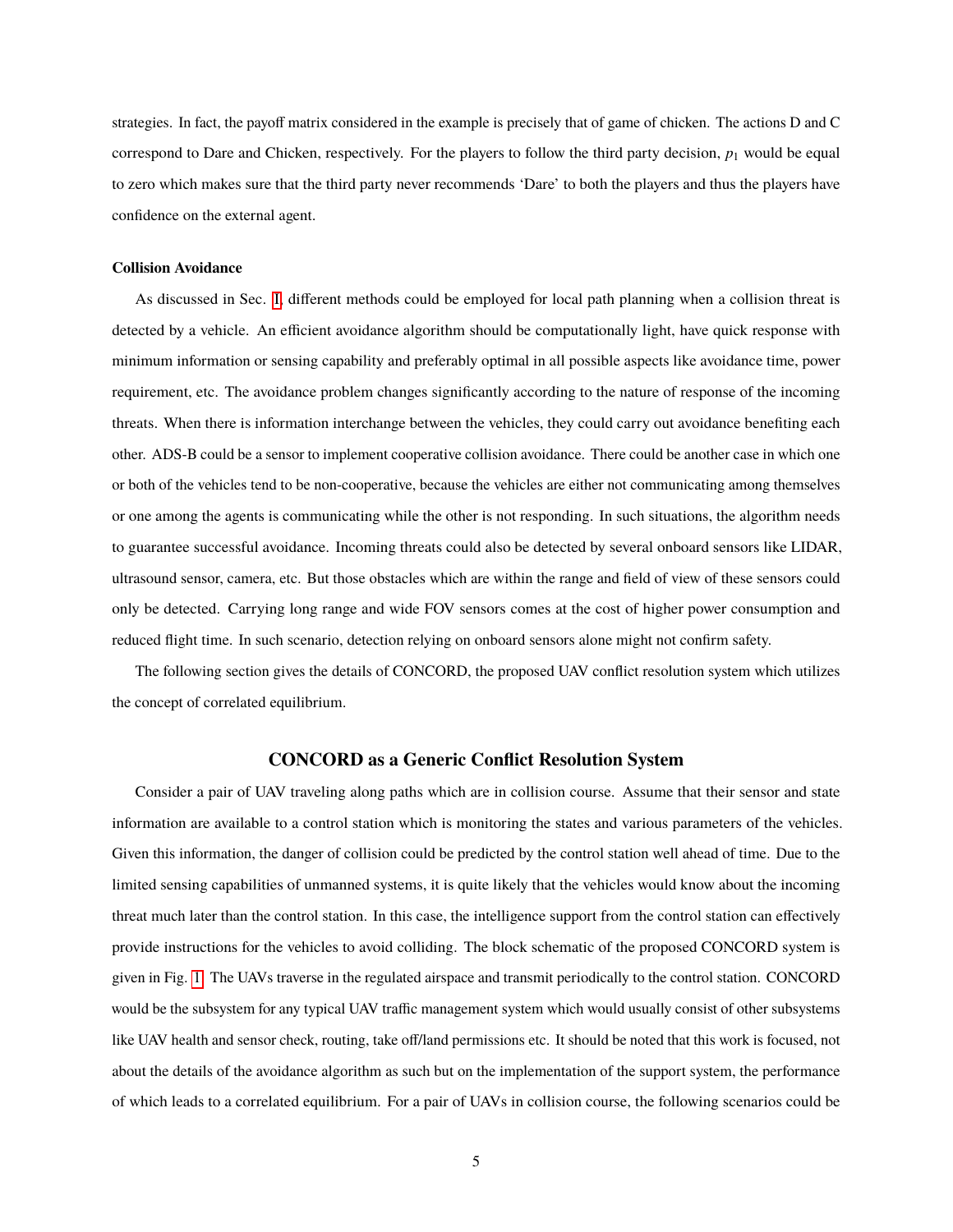<span id="page-5-0"></span>

CONCORD subsystem

**Fig. 1 Simplified block schematic of the proposed UAV CONCORD system**

considered.

#### **Cooperative avoidance**

As discussed in Section [II,](#page-2-0) this is one class of avoidance scenario in which vehicles fully exchange information among each other and the avoidance strategies could be formulated in an optimal way. At the instant when the control station predicts collision between the UAVs, CONCORD is invoked. The avoidance module uses the current instant information of the vehicles like position, orientation, speed, etc., to compute various parameters like the avoidance maneuver and instant of the maneuver application.The vehicles could be considered as players and the avoidance problem, the game. The players could be minimizers in terms of fuel, time, etc. A payoff function could be constructed and also an equivalent payoff matrix for the game. This matrix would be dynamic in nature as it depends on the system states.

Now, assume that the intelligence which suggests the UAVs to perform certain avoidance maneuvers follows a particular probability distribution to do so. Since the vehicles are cooperative and the control station keeps track of the vehicle states and parameters, the suggested evasion strategy would be the best for the given pair of vehicles. This, however, does not preclude the UAVs from deviating from the control station command. In other words, if the control station utilizes a probability distribution to prescribe avoidance strategies for two UAVs in collision course and the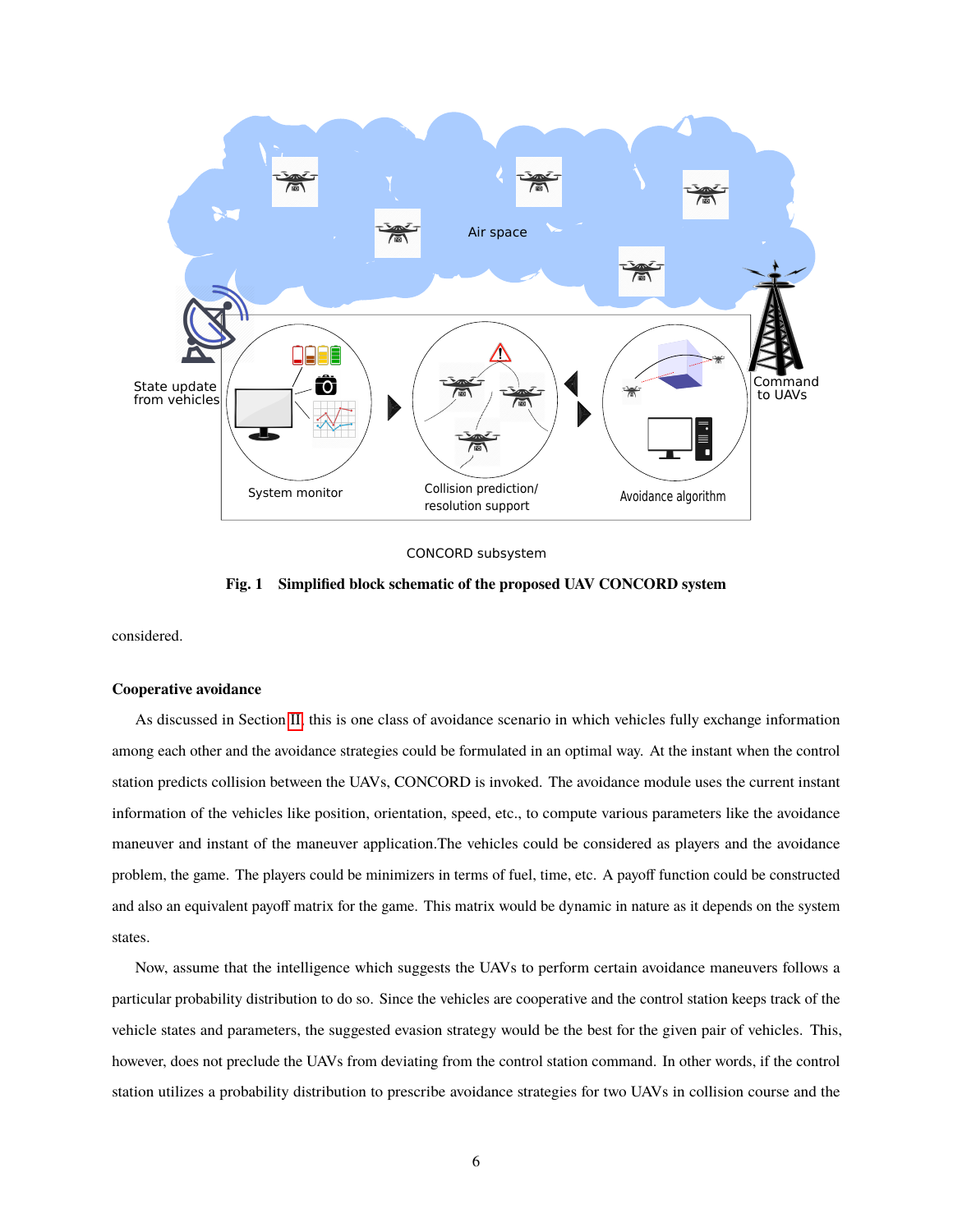<span id="page-6-0"></span>

**Fig. 2 Cooperative avoidance loop in CONCORD**

vehicles do not deviate from the prescribed maneuvers, then the distribution associated with the avoidance game is in correlated equilibrium. For the pair of UAVs, this would mean that the expected value (e.g., fuel expenditure) associated with their game (avoidance process) in the long run would settle to an equilibrium in the correlated strategy (avoidance maneuver) and corresponding payoff (resultant expenditure) would be optimal for both the vehicles involved in the game. The schematic diagram representing the cooperative avoidance mechanism is as shown in Fig. [2.](#page-6-0)

#### **Non-cooperative avoidance**

Another class of avoidance is that of non-cooperative UAVs. The vehicles might be tracked by the control station but the information interchange could be one way and not mutual. The inability to access or send information would make the avoidance problem more complex. The control station can neither suggest avoidance strategies nor receive the response of the vehicle. In such scenarios, with the assumption that the non-cooperative UAV takes no action to avoid collision, the best collision avoidance strategy for the cooperative UAV is computed. This would reach a correlated equilibrium if the cooperative vehicle obeys the strategy suggested by the control station and the non-cooperative one does not deviate from its course, every time such a scenario occurs. There could be cases where vehicles transmit information but remain unresponsive to the avoidance maneuvers suggested by the control station. The information available could be used to compute avoidance strategies by estimating the non-cooperating agent's motion. Correlated equilibrium could not be achieved if the non-cooperating UAV deviates from the suggested avoidance maneuver. In such cases, the CONCORD conflict resolution system at the control station would compute the best avoidance maneuver for the worst possible response of the non-cooperating UAV and the UAV in communication with the control station, will obey the command of the control station to get out of the conflict situation safely. The flow of process for CONCORD is summed up by Algorithm [1.](#page-7-0)

#### **Handling multiple UAVs**

When the situation demands support for multiple vehicles simultaneously, the decisions need to be made intelligently. For this, the collision prediction system would compute the 'time to minimum separation  $(t_{ms})$ ' for all the pairs of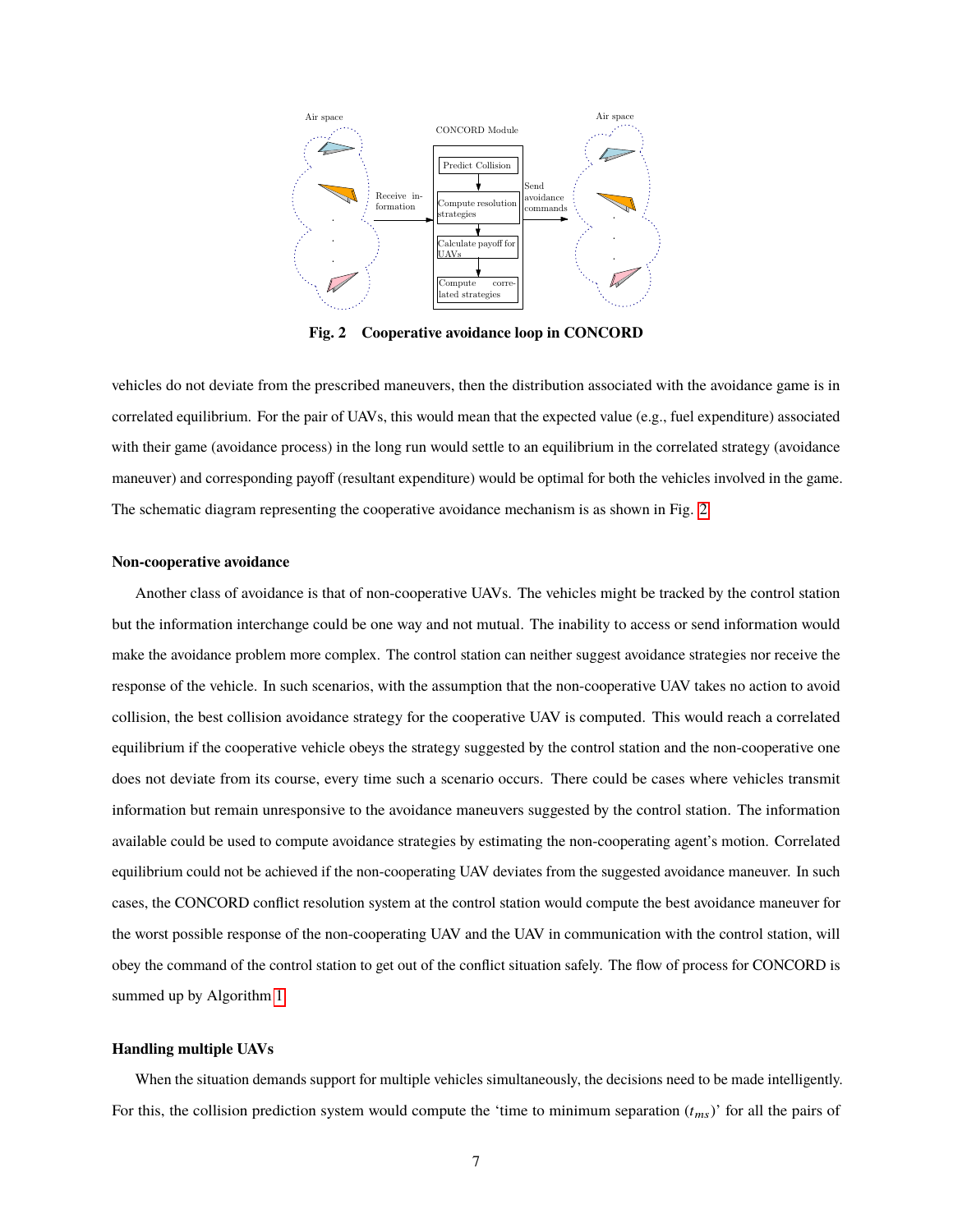|         | <b>Algorithm 1:</b> Conflict resolution for cooperative and non-cooperative UAVs |  |  |  |  |  |  |
|---------|----------------------------------------------------------------------------------|--|--|--|--|--|--|
|         | 1 Update no. of UAVs in airspace, $n$ ;                                          |  |  |  |  |  |  |
|         | 2 Update status of previous resolutions/alerts, if any;                          |  |  |  |  |  |  |
|         | 3 State update of UAVs online, $X_i, i \in n$ ;                                  |  |  |  |  |  |  |
|         | 4 Check for imminent collision;                                                  |  |  |  |  |  |  |
|         | 5 if <i>conflict</i> then                                                        |  |  |  |  |  |  |
| 6       | Send vehicle states and parameters to resolution module;                         |  |  |  |  |  |  |
| 7       | Generate commands using the avoidance module;                                    |  |  |  |  |  |  |
| 8       | Compute correlated strategies for generated commands;                            |  |  |  |  |  |  |
| 9       | <b>if</b> UAVs are cooperative <b>then</b>                                       |  |  |  |  |  |  |
| 10      | Send recommendations to the vehicles;                                            |  |  |  |  |  |  |
| 11      | else                                                                             |  |  |  |  |  |  |
| 12      | Send resolution to the responding UAV;                                           |  |  |  |  |  |  |
| 13      | Activate alert about abnormal vehicle;                                           |  |  |  |  |  |  |
| 14      | end                                                                              |  |  |  |  |  |  |
| 15 else |                                                                                  |  |  |  |  |  |  |
| 16      | Send normal report to vehicles online;                                           |  |  |  |  |  |  |
| 17      | Confirm acknowledgment from vehicles;                                            |  |  |  |  |  |  |

<span id="page-7-0"></span>**end**

|  | <b>Algorithm 2:</b> Multi-UAV conflict resolution and avoidance using CONCORD |  |
|--|-------------------------------------------------------------------------------|--|
|--|-------------------------------------------------------------------------------|--|

```
1 Update no. of UAVs in airspace, n;
```

|  |  |  |  |  | 2 Update status of previous resolutions/alerts, if any; |  |  |  |
|--|--|--|--|--|---------------------------------------------------------|--|--|--|
|--|--|--|--|--|---------------------------------------------------------|--|--|--|

```
3 State update of UAVs online, X_i, i \in n;<br>
4 Check for imminent collision cases n
```
- **4** Check for imminent collision cases,  $n_c$ ;
- 
- **5 if**  $n_c \le n$  *and*  $n_c > 0$  **then**<br>**6** Send  $X_{i1}, X_{i2}, ..., X_{in_c}$ 6 Send  $X_{i1}, X_{i2}, ..., X_{in_c}$  and vehicle parameters to resolution module;<br>Compute the and prepare priority list:
- **7** Compute  $t_{ms}$  and prepare priority list;

|  | while $n_c > 0$ do |  |  |  |  |
|--|--------------------|--|--|--|--|
|--|--------------------|--|--|--|--|

```
8 while n_c > 0 do<br>9 Generate commands using the avoidance module for vehicles with least t_{ms};
```
- 10 Compute correlated strategies for generated commands;
- **if** *UAVs are cooperative* **then**
- 12 | Send recommendations to the vehicles;
- **else**
- 14 | | Send resolution to the responding UAVs;

```
15 | | | Activate alert about abnormal vehicles;
```
- **end**
- 17 Update  $X_{i1}, X_{i2}, ..., X_{in_c}$ ;<br> **if** resolved then

```
18 if resolved then
```

```
19 | n_c − −;
```
**continue resolution with rest of the vehicles;** 

- **else**
- **continue monitoring**;
- **end**
- **end**

**else**

- 26 Send normal report to vehicles online;
- Acknowledge receipt;

<span id="page-7-1"></span>**end**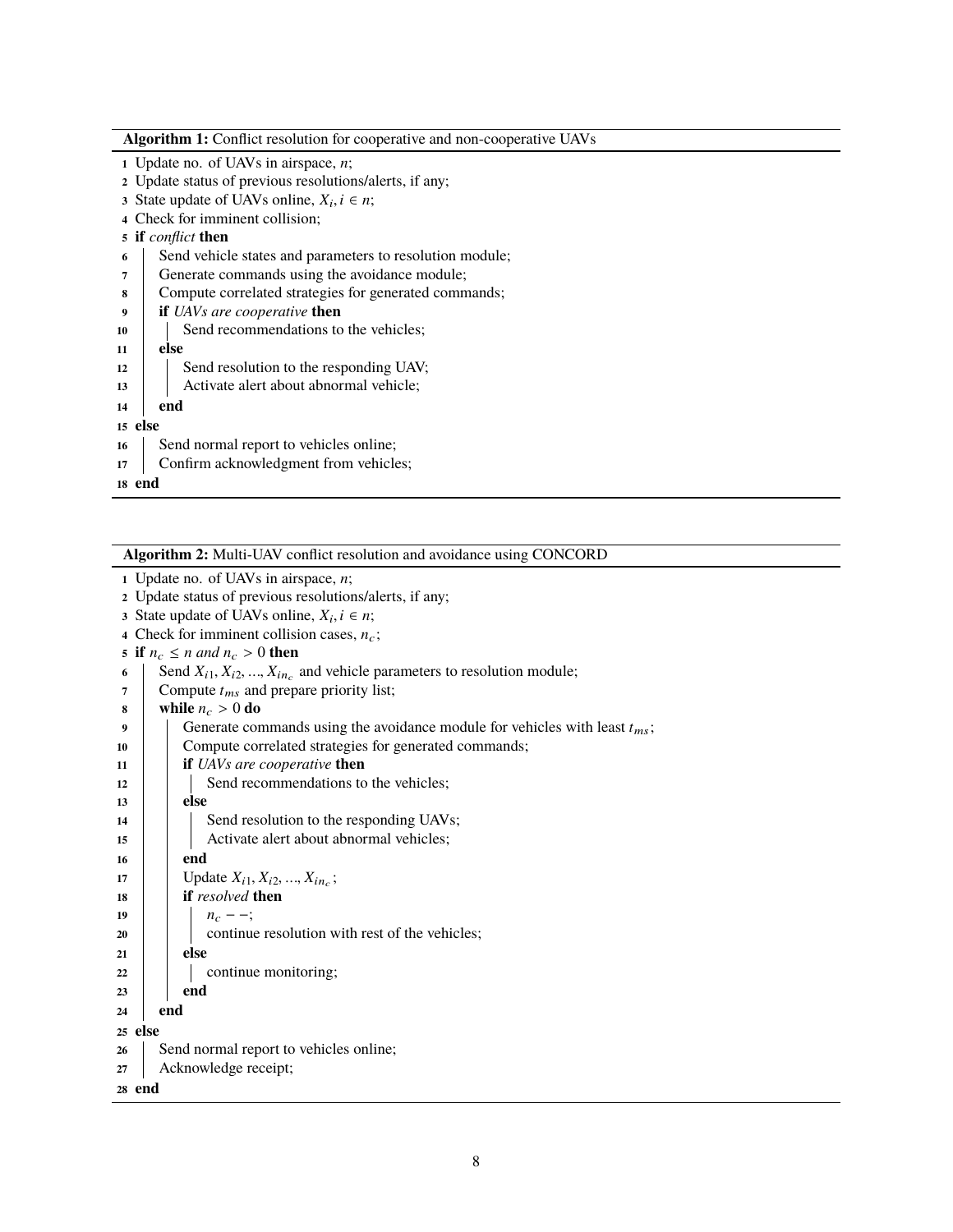<span id="page-8-1"></span>

| Vehicle 2<br>S<br>L<br>S<br>R<br>S<br>0.1174<br>$\theta$<br>S<br>5, 0<br>5, 0<br>$-1$<br>Vehicle 1<br>0.2568<br>0.1174<br>L<br>0, 5<br>4, 4<br>4, 4 |           |  |  |  | Vehicle 2 |
|-----------------------------------------------------------------------------------------------------------------------------------------------------|-----------|--|--|--|-----------|
|                                                                                                                                                     |           |  |  |  |           |
|                                                                                                                                                     |           |  |  |  |           |
|                                                                                                                                                     | Vehicle 1 |  |  |  |           |

**Table 3 Payoff matrix for two UAV conflict case**

**Table 4 Strategy distribution for two UAV conflict scenario**

vehicles under consideration. Time to minimum separation is the time left from the current instant for any pair of UAVs to reach the shortest distance between them. This shortest distance would be predefined by the avoidance algorithm considering the shape, size and nature of the UAV. Based on *t*ms, a priority list is prepared which is sent to the internal avoidance module to compute the collision resolution strategy set. The CONCORD layer would compute the correlated strategies and forward this to the vehicles. These would be recomputed according to the changing courses of the vehicles. The computed strategies would result in a correlated equilibrium once the vehicles follow the instructions from time to time, without fail. For multiple evasion maneuvers that the UAVs carry out, the expected payoff obtained for each of them would be optimal. There might be cases in which the computed avoidance maneuvers would lead to collision with other UAVs or the entire engagement scenario resulting in a deadlock. Such scenarios are rare and require further research, which is a part of future work in this area. The approach for multiple UAV conflict resolution could be summarized as in Algorithm [2.](#page-7-1)

# **Simulation Results**

<span id="page-8-0"></span>In this section we consider illustrative examples for a pair of UAV and multiple UAVs, respectively, which are in collision course. For each of the cases, resolutions are computed by the available algorithm and the best ones are chosen using the proposed framework to bring the UAVs out of collision course. Consider the examples below.

*Two UAV conflict scenario*: Consider two aerial vehicles which are in collision course, as shown in Fig. [3.](#page-9-0) We assume that the avoidance scheme used generates three options, namely, left, straight and right. Although, in reality the UAVs will have more options such as graded left and right turns, and also options of going up or down, we consider only three options for the purpose of illustration. For each of these actions, the vehicles get some payoff which could be interpreted as their penalty/reward for collision or avoidance. This could be physically interpreted as the energy expenditure of the vehicles for avoidance or even the time spent for avoidance. This would be computed by the collision prediction system within CONCORD using the states of the vehicles. A representative payoff matrix is given in Table [3.](#page-8-1)

The payoff values should be reasoned as follows: when both travel straight, both collide gaining negative payoff.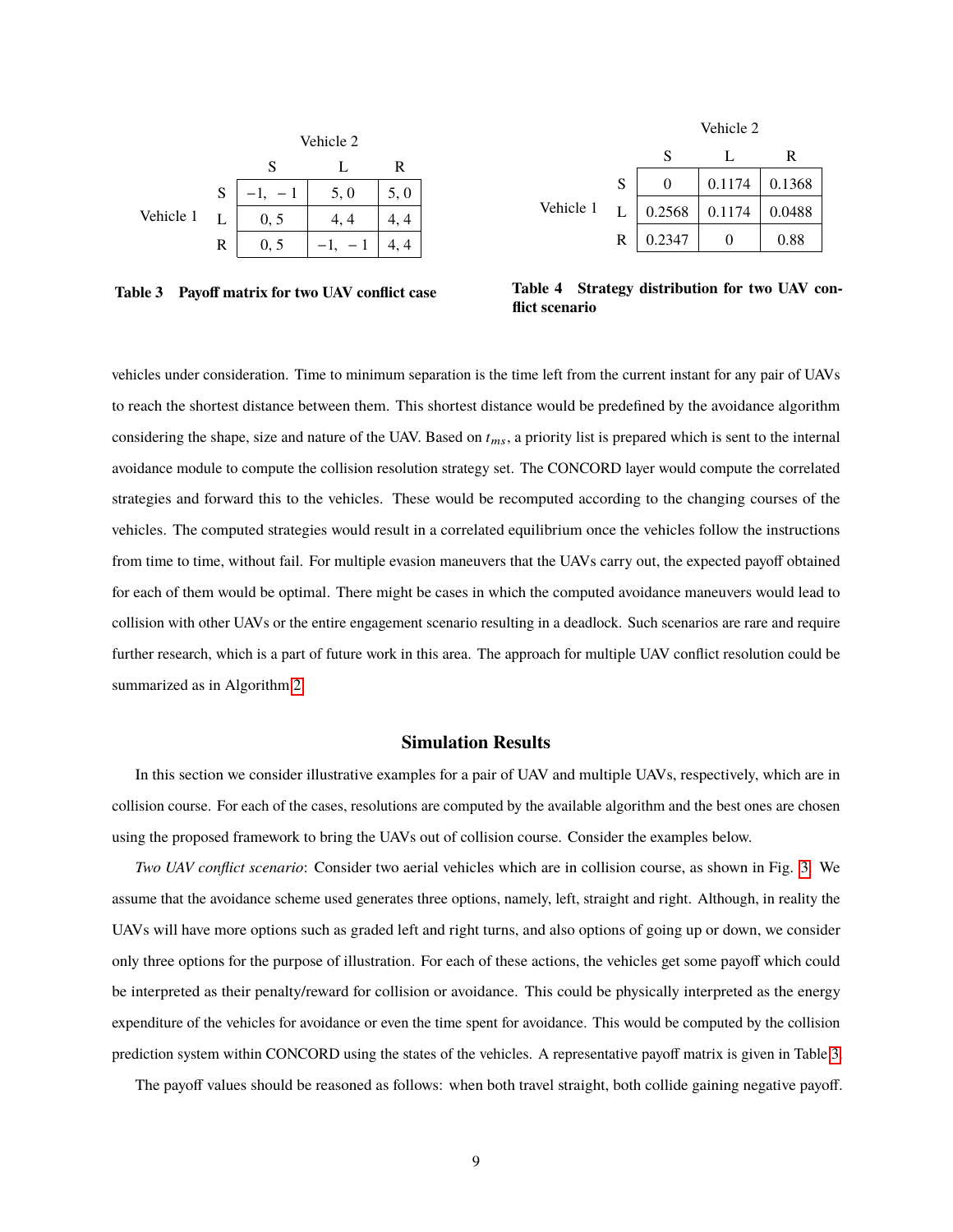<span id="page-9-0"></span>

**Fig. 3 (a) Vehicles in collision course with chosen action set (b) Pair of UAVs in 3D**

When one goes straight and other takes a turn, collision is avoided but the one which went straight expended no effort which gives it higher payoff than the one which turned. When both turn, collision is avoided and both have equal payoff. All action pairs leading to collision are given negative payoff. In a realistic scenario, the actions left, straight and right would be replaced by those control inputs suggested by the avoidance module, which are within the actuation limits of the respective vehicles. For the set of actions considered and the associated payoff values in Table [3,](#page-8-1) the constraints for correlated strategies are formulated similar to [\(3\)](#page-3-2)-[\(7\)](#page-3-2). Now, solving these constraints result in the set of correlated probability distributions. One such distribution from among the set is given in Table [4.](#page-8-1) The values are chosen such that the probabilities corresponding to  $(S, S)$  and  $(R, L)$  are zero. This implies that the commands computed by the avoidance algorithm are confirmed safe and beneficial for both the players by the decision making outer layer when the correlated distributions are computed. Given the recommendation to play a particular action pair, the distribution is said to be in correlated equilibrium if no vehicle deviates from the given instruction. With the given distribution, the expected payoff of vehicle 1 in the above example is *EP*(*V*1) = 5 x 0.1174 + 4 x 0.1174 + 5 x 0.1368 + 4 x 0.0488 + 4 x 0.088 = 3.4743, which is more than the Nash equilibrium payoff. The expected payoff of vehicle 2 sums up to 2.2878. Thus, the UAVs could be out of collision course by following the recommendations from the CONCORD system with improved benefit. Once the UAVs are out of collision course, an efficient re-planning could be done to redirect its path to the target location without ending up in collision course again. Fig. [4\(](#page-10-0)a) shows the convex hull of Nash equilibrium and correlated equilibrium payoffs. It can be seen that the set of correlated equilibrium strategies is the super set of Nash equilibrium strategies. The maximum payoff achieved by correlating is (3, 3) which provides a better utility for both the players.

Now, consider another case as in Fig. [3\(](#page-9-0)b), which are in collision course. Let the avoidance scheme commands lateral acceleration as in [\[23\]](#page-13-11) or [\[24\]](#page-13-12). For the given initial conditions at which collision is predicted, the computed avoidance command is found to be  $u_{v1} = [6.5, 10] \text{ m/s}^2$  and  $u_{v2} = [-6.5, -10] \text{ m/s}^2$ . Let us assume that the CONCORD scheme recommends the vehicles so as to optimize the energy spent. Table [5](#page-10-1) gives the energy spent in avoidance (considering unit mass) for each control pair. The negative payoff represent those cases leading to collision. The control pairs are chosen such that possibility of one of the vehicles not applying any maneuver is also considered. The correlated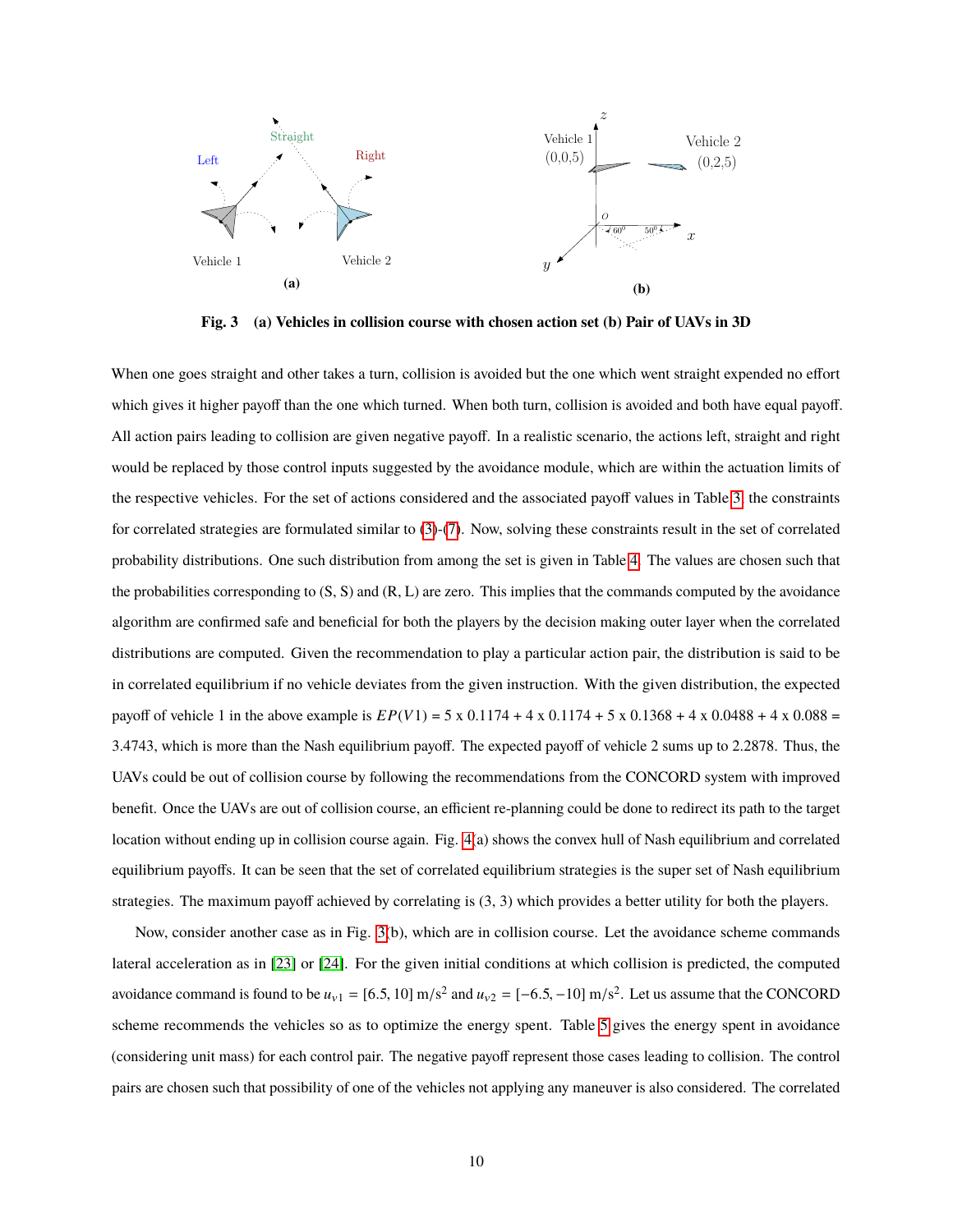<span id="page-10-0"></span>

**Fig. 4 (a) Convex hull of Nash equilibria and correlated equilibria for the two UAV conflict scenario (b) The two UAV scenario where correlated equilibrium gives same benefit as Nash equilibrium (c) Multi UAV scenario**

<span id="page-10-1"></span>

|           |     |            | Vehicle 2    |              |           |     |      | Vehicle 2 |        |
|-----------|-----|------------|--------------|--------------|-----------|-----|------|-----------|--------|
|           |     |            | -5           | $-10$        |           |     |      | -5        | $-10$  |
|           | 6.5 | $-10, -10$ | $-10, -10$   | 3.88, 2.488  |           | 6.5 |      |           | 0.0239 |
| Vehicle 1 | 8   | $-10, -10$ | 4.63, 2.96   | 3.512, 2.248 | Vehicle 1 | 8   |      |           | 0.0223 |
|           | 10  | 4.5, 2.88  | 4.0125, 2.56 | 3.138, 2.008 |           | 10  | 0.04 | 0.021     | 0.88   |

**Table 5 Payoff matrix for the energy optimization case**



strategies are computed and one among the distribution is as in Table [6.](#page-10-1) It is found that the expected payoff is same as Nash equilibrium payoff as shown in Fig. [4\(](#page-10-0)b). This implies that there could be cases in which the expected payoff upon correlation could be same as the Nash equilibrium payoff. Nevertheless, the CONCORD layer mediates to make sure that the vehicles remain safe in an optimal way.

*Multiple vehicle conflict scenario*: In this case, multiple vehicles are in collision course. Consider the scenario as shown in Fig. [4\(](#page-10-0)c). The conflict resolution system computes the  $t_{ms}$  associated with each pair of UAVs, which are found to be in order  $t_{ms}^{12} < t_{ms}^{13} < t_{ms}^{23}$ , where, superscripts represent the vehicle pairs. The avoidance priorities are now assigned based on the  $t_{ms}$  values. Since UAVs 1 and 2 have the least  $t_{ms}$  or higher risk of collision, conflict resolution for vehicles 1 and 2 are made first. The scenario is similar to the two UAV case considered earlier and for the same action set that the vehicles exercised, further conflict resolution need not be done except for the action pairs (S,R), (S,L), (L,S) and (R,S). This is because, the action pairs except for (S,R), (S,L), (L,S) and (R,S) put the vehicles out of collision course for rest of the time. But, for the first two action pairs, vehicles 1 and 3 will remain in collision course while for the third and fourth choices, vehicles 2 and 3 continue in collision course. For either of the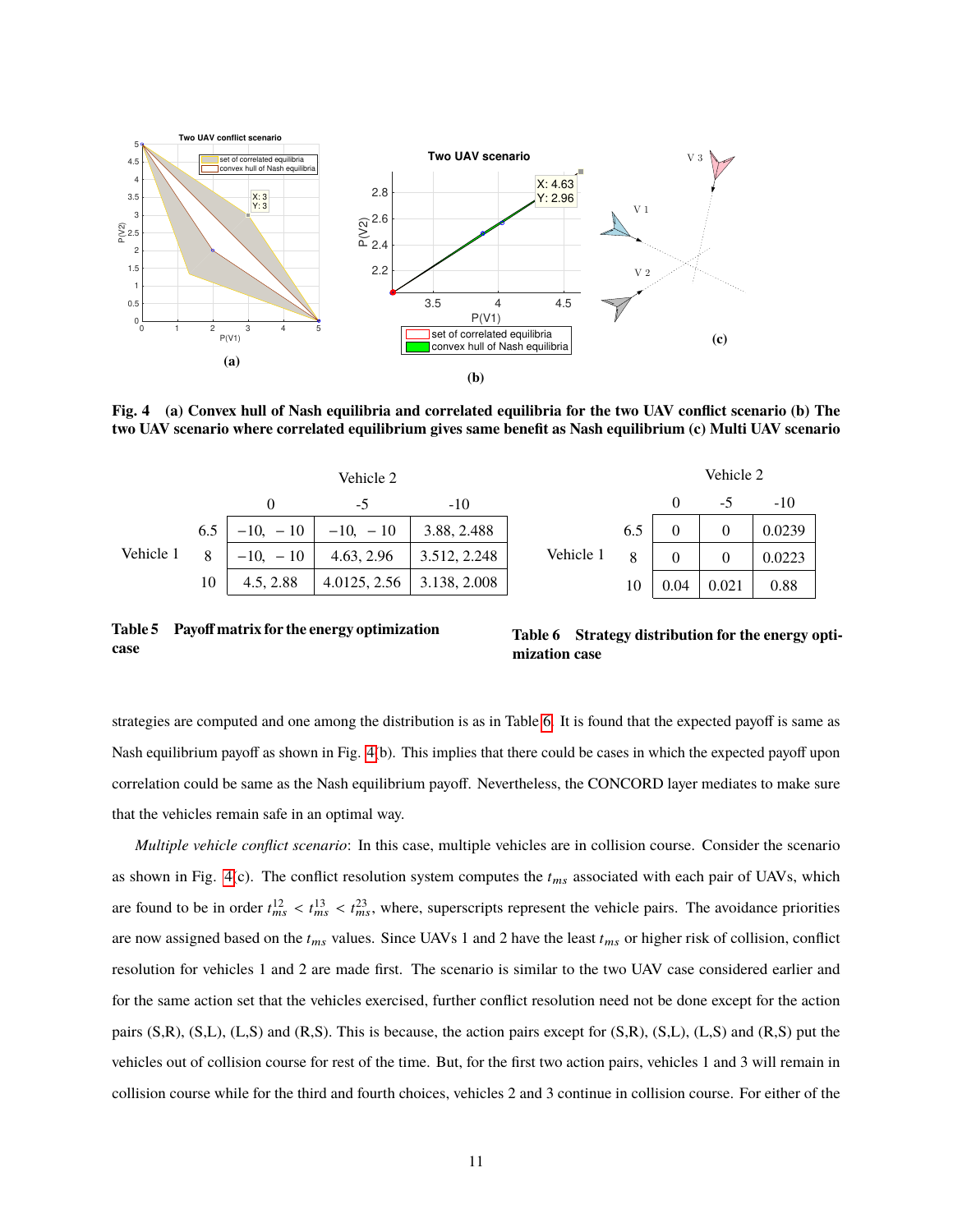<span id="page-11-1"></span>

| Action set | $a_1$                                        | $\cdots$ | $a_i$     |
|------------|----------------------------------------------|----------|-----------|
| $a_1$      | $\mathbf{D}v^{\gamma}$<br>$\mathbf{D}^n c d$ | $\cdots$ | $n_{c,d}$ |
| $a_2$      | $n_{cd}$                                     | $\cdots$ | n p c d   |
| ٠          |                                              | $\cdots$ |           |
| $a_i$      | $\bm{D^{\mathcal{H}_Cd}}$                    | $\cdots$ | $n_{cd}$  |
|            |                                              |          |           |

**Fig. 5 Typical multi-UAV scenario**

**Table 7 Payoff for multi UAV conflict scenario**

scenarios, the avoidance algorithm would compute a pure solution of  $(L,R)$  or  $(R,L)$ . This ensures that all the vehicles are out of the collision course. Here, the strategy correlation is applied for the first pair of vehicles alone as the third engagement between vehicles 2 and 3 has only one solution, for the action set considered. In actual scenarios, the decision making layer acts as a mediator which instructs the vehicles to take necessary action irrespective of the nature of their communication. This benefits the system in terms of safety, energy expenditure and makes it robust. In general, multi-agent avoidance resolution could be done independently or dependently. This means that, for certain scenarios resolving collision between a pair of agents would result in another conflict scenario. In such cases, the avoidance action should be taken by each vehicle until all are out of collision course. This aspect is dealt by the avoidance module and desired control actions are computed and passed on to the decision making layer. Now, the decision making layer receives the avoidance module input which consists of  $n_c$  vehicles in collision course out of which  $n_{ci}$  collisions could be independently resolved and *n<sub>cd</sub>* collisions needs dependent solving. The *n<sub>ci</sub>* cases could be solved similar to the discussion above where the payoff matrices are computed and in turn the correlated probabilities. Then, the CONCORD layer suggests actions pairs with certain probability distribution to be applied within next  $\delta t_a$  s, for successful avoidance. The time  $t + \delta t_a$  is the maximum time up to which the vehicles can maintain their current velocity without violating the safe separation between the vehicles. Thus, the vehicles execute the suggested action and attain correlated equilibrium. For the *n<sub>cd</sub>* vehicles, using the set of actions, the payoff matrix could be computed as one shown in Table [7.](#page-11-1) This is the abstract representation of payoff matrix for  $n_{cd}$  vehicles. It is assumed that there are  $i \times j$  action pairs available for the vehicles for avoidance. Now, the probabilities could be computed as earlier and resolutions could be made.

# **Conclusions**

<span id="page-11-0"></span>In this paper, a novel UAV conflict resolution system called CONCORD is proposed which aims at implementing a semi-automated ATC mandated system that would aid collision free traversal for vehicles in a given airspace. The concept of correlated equilibrium is used to design the conflict resolution system which allows the problem to be formulated using game theory. The proposed method is more realistic than the Nash equilibrium solution concept and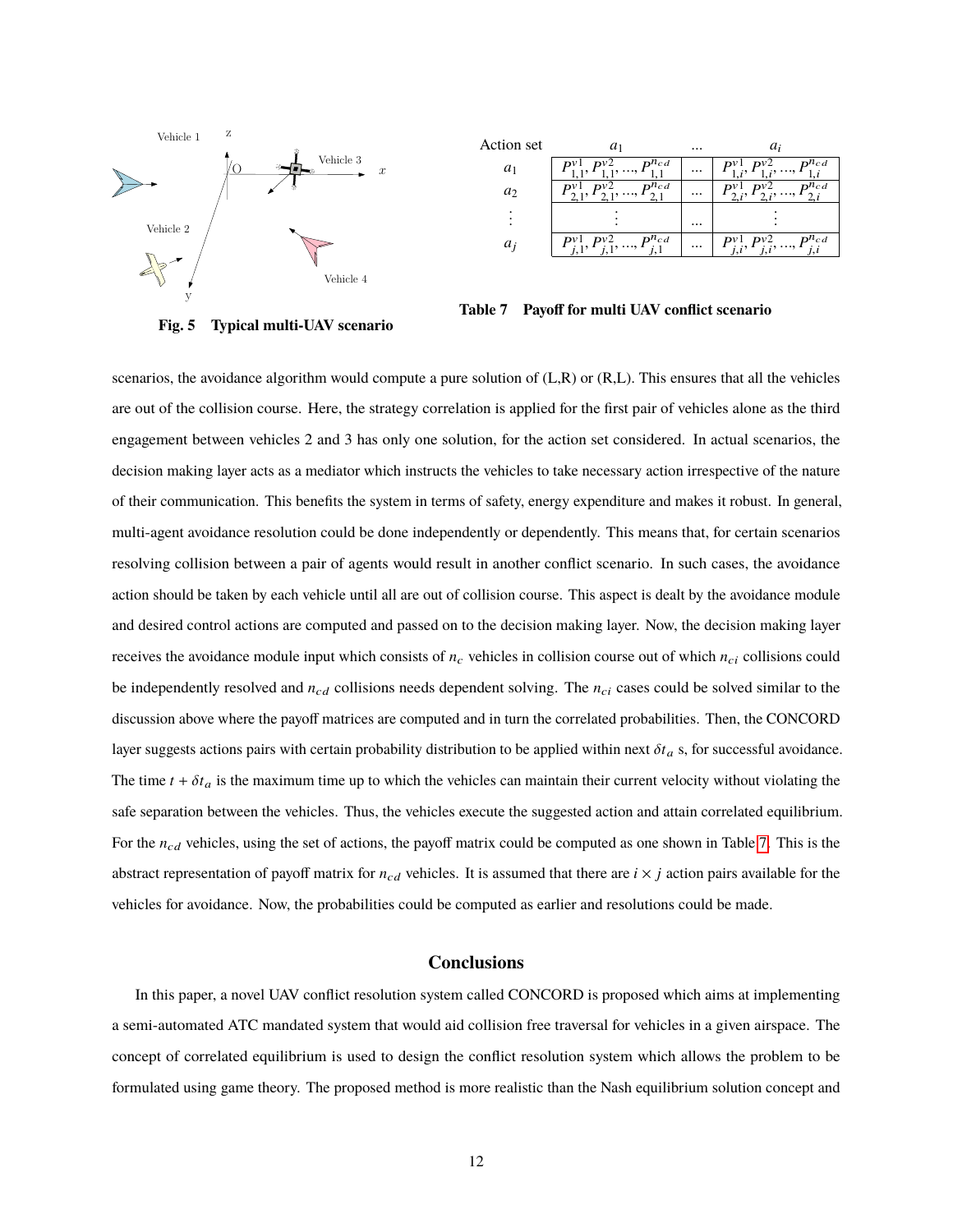optimizes the payoff for all the players while ensuring almost no risk and higher levels of safety. The proposed system would help the UAV system over come several of their shortcomings like endurance limits, communication constraints, heterogeneity in onboard sensor suit etc. Simulation results demonstrate how the decision layer could implement any avoidance algorithm and could direct the UAVs in optimal way. Applicability of the concept to multi-vehicle scenario is also briefed in this work. Further study on scalability of the proposed method is one among the future extensions of the same.

#### **Acknowledgments**

The first two authors (Lima Agnel Tony and Debasish Ghose) acknowledge partial funding support from the EPSRC-GCRF project (EP/P02839X/1).

# **References**

- <span id="page-12-0"></span>[1] K. M. Fahey and M. J. Miller, "Unmanned systems integrated road-map 2017-2042," Department of Defense, Technical Report, 2017.
- <span id="page-12-1"></span>[2] P. Kopardekar, "Enabling Autonomous Flight and Operations in the National Airspace," NASA Report ARC-E-DAA-TN72470, 2019.
- <span id="page-12-2"></span>[3] M. Erdelj et. al, "Help from the sky: Leveraging UAVs for disaster management," *IEEE Pervasive Computing*, vol.16, issue 1, pp. 24-32, 2017.
- <span id="page-12-3"></span>[4] J. F. Nash, "Equilibrium points in n-person games," *In Proceedings of the National Academy of Sciences*, vol. 36, issue 1, pp. 48-49, 1950.
- <span id="page-12-4"></span>[5] R. J. Aumann, "Subjectivity and correlation in randomized strategies," *Journal of Mathematical Economics*, vol. 1, pp. 67-96, 1974.
- <span id="page-12-5"></span>[6] R. J. Aumann, "Correlated equilibrium as an expression of Bayesian rationality," *Econometrica: Journal of the Econometric Society*, pp. 1-18, 1987.
- <span id="page-12-6"></span>[7] J. W. Huang and V. Krishnamurthy, "Cognitive base stations in LTE/3GPP femtocells: A correlated equilibrium game-theoretic approach," *IEEE Transactions on Communications*, vol. 59, issue 12, pp. 3485-3493, 2011.
- [8] Z. Han, C. Pandana, and K. R. Liu, "Distributive opportunistic spectrum access for cognitive radio using correlated equilibrium and no-regret learning," *In Proceedings of Wireless Communications and Networking Conference*, pp. 11-15, 2007.
- <span id="page-12-7"></span>[9] J. Zheng, Y. Cai and D. Wu, "Subcarrier allocation based on correlated equilibrium in multi-cell OFDMA systems," *EURASIP Journal on Wireless Communications and Networking*, vol. 1, p. 233, 2012.
- <span id="page-12-8"></span>[10] B. Wang, Z. Han,and K. R. Liu, "Peer-to-peer file sharing game using correlated equilibrium," *In 43rd Annual Conference of Information Sciences and Systems, CISS 2009*, pp. 729-734, 2009.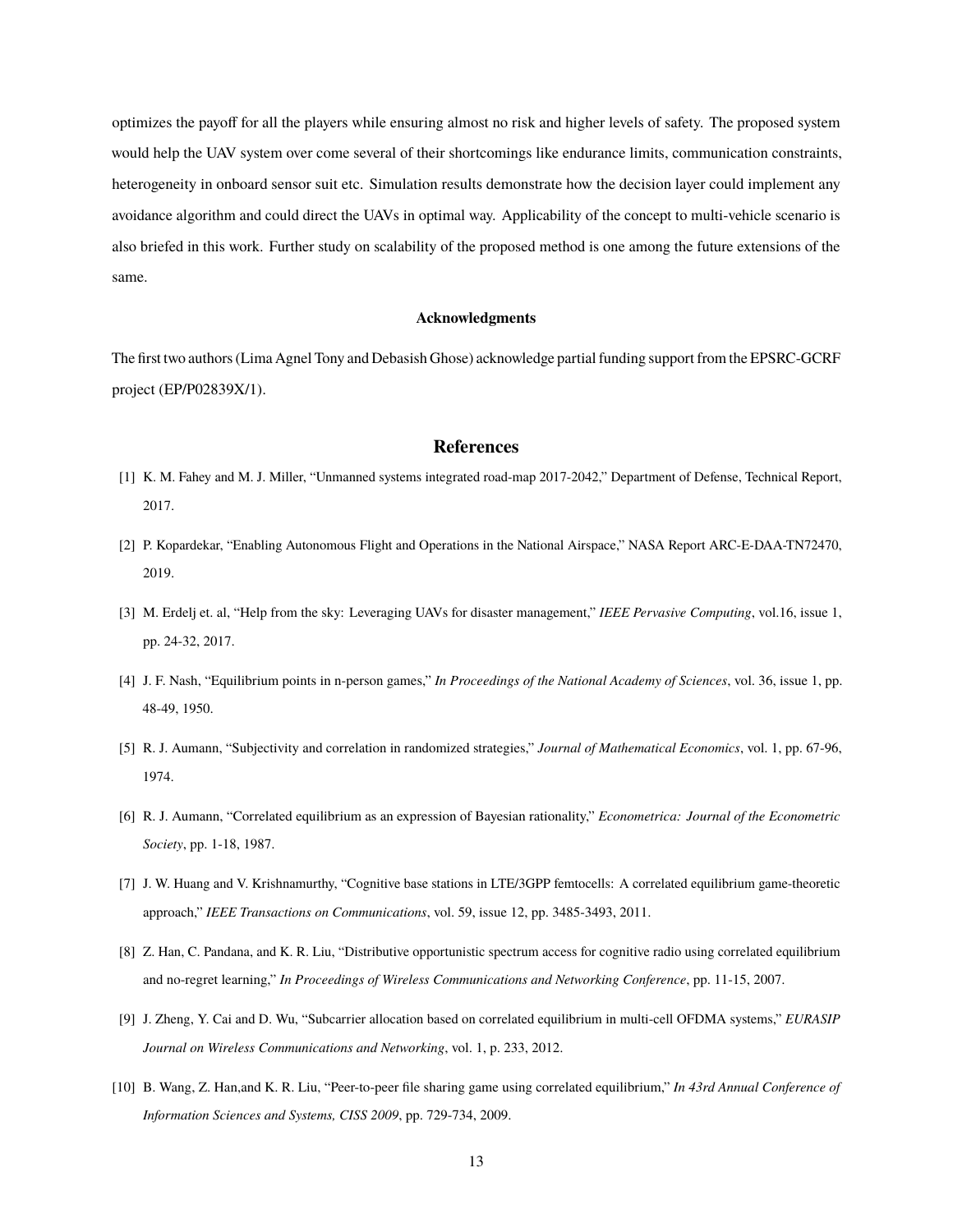- <span id="page-13-0"></span>[11] D. Wu, L. Zhou and Y. Cai, "Energy-efficient resource allocation for uplink orthogonal frequency division multiple access systems using correlated equilibrium," *IET Communications*, vol. 6, pp. 659-667, 2012.
- <span id="page-13-1"></span>[12] D. Wu, J. Zheng, Y. Cai, L. Yang and W. Yang, "Cooperation policy selection for energy-constrained ad hoc networks using correlated equilibrium," *In International Conference on Green Communications and Networking*, pp. 161-170, 2011.
- <span id="page-13-2"></span>[13] T. Yu, H. Z. Wang, B. Zhou, K. W. Chan and J. Tang, "Multi-agent correlated equilibrium Q(λ) learning for coordinated smart generation control of interconnected power grids," *IEEE Transactions on Power Systems*, vol. 30, issue 4, pp. 1669-1679, 2015.
- <span id="page-13-3"></span>[14] A. Chakravarthy and D. Ghose, "Obstacle avoidance in a dynamic environment: A collision cone approach," *IEEE Transactions on Systems, Man and Cybernetics- A., Systems and Humans*, vol. 28, issue 5, pp. 562-574, 1998.
- <span id="page-13-4"></span>[15] P. Fiorini and Z. Shiller , "Motion planning in dynamic environments using velocity obstacles," *The International Journal of Robotics Research*, vol. 17, issue 7, pp. 760-772, 1998.
- <span id="page-13-5"></span>[16] Z. Wu, G. Hu, L. Feng, J. Wu and S. Liu, "Collision avoidance for mobile robots based on artificial potential field and obstacle envelope modelling," *Assembly Automation*, vol. 36, issue 3, pp. 318-332, 2016.
- [17] D. Gonon, D. Jud, P. Fankhauser and M. Hutter, "Safe Self-collision Avoidance for Versatile Robots Based on Bounded Potentials," *In Field and Service Robotics*, pp. 19-33, 2018.
- <span id="page-13-6"></span>[18] G. Fedele, L. D'Alfonso, F. Chiaravalloti and G. D'Aquila, "Obstacles Avoidance Based on Switching Potential Functions," *Journal of Intelligent and Robotic Systems*, vol. 1, pp. 1-19, 2018.
- <span id="page-13-7"></span>[19] B. Penin, P. R. Giordano and F. Chaumette, "Vision-based reactive planning for aggressive target tracking while avoiding collisions and occlusions," *IEEE Robotics and Automation Letters*, vol. 3, issue 4, pp. 3725-3732, 2018.
- <span id="page-13-8"></span>[20] D. Fox, ,W. Burgard and S. Thrun, "The dynamic window approach to collision avoidance," *IEEE Robotics and Automation Magazine*, vol. 4, issue 1, pp. 23-33, 1997.
- <span id="page-13-9"></span>[21] B. Damas, and J. Santos-Victor, "Avoiding moving obstacles: the forbidden velocity map," *In International Conference on Intelligent Robots and Systems, IROS*, pp. 4393-4398, 2009.
- <span id="page-13-10"></span>[22] L. A. Tony, D. Ghose and A. Chakravarthy, "Avoidance maps: A new concept in UAV collision avoidance," *In International Conference on Unmanned Aerial Systems*, pp. 1483-1492, 2017.
- <span id="page-13-11"></span>[23] L. A. Tony, D. Ghose and A. Chakravarthy, "Precision UAV collision Avoidance for computationally efficient avoidance maps," *In AIAA Guidance, Navigation, and Control Conference*, p. 0875, 2018.
- <span id="page-13-12"></span>[24] L. Schmitt and W. Fichter, "Collision-avoidance framework for small fixed-wing unmanned aerial vehicles," *Journal of Guidance, Control, and Dynamics*, vol. 37, no. 4, pp. 1323-1329, 2014.
- <span id="page-13-13"></span>[25] T. Mylvaganam, S. Mario and A. Alessandro, "A differential game approach to multi-agent collision avoidance," *IEEE Transactions on Automatic Control*, vol. 62, issue 8, pp. 4229-4235, 2017.